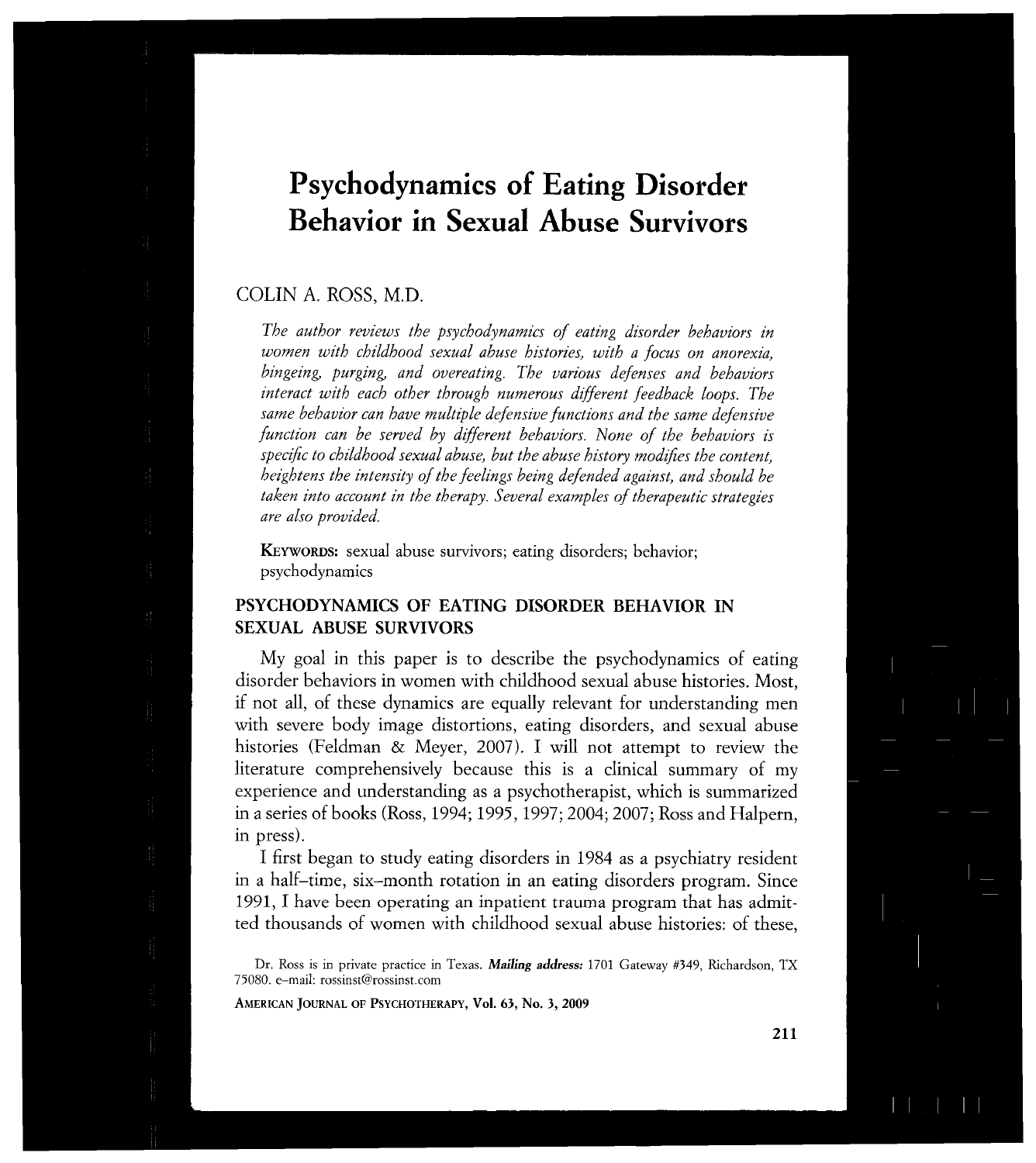slightly fewer than 40% have an eating disorder as classically defined by DSM (Ellason and Ross, 1996). Of the remainder, many have pathological eating patterns that could be classified as an eating disorder not otherwise specified. These include extreme overeating with morbid obesity, phobic avoidance of certain foods based on childhood sexual abuse, and extremely unhealthy diets with normal weight.

As reported throughout the literature, only a subset of individuals with eating disorders reports a history of childhood sexual abuse (Costin, 2007; Feldman & Meyer, 2007; Schwartz and Cohen, 1996; Vanderlinden, 1993); the same psychodynamics operate in people with eating disorders but no sexual abuse histories. Nothing in my analysis is unique or specific to sexual abuse. Childhood sexual abuse rarely, if ever, occurs in isolation and is almost always accompanied by varying combinations of emotional, physical and verbal abuse, family violence, loss of primary caretakers, and failures of bonding, nurturing, and attachment by the parents. A variety of forms of trauma are likely relevant to the understanding and treatment of eating disorders in women (Mangweth-Matzek, Rupp, Hausman, Kemmler, & Biebl, 2007; Striegel-Moore, Dohn, Kraemer, Schreiber, Taylor, & Daniels, 2007; Smyth, Heron, Wonderlich, Crosby, & Thompson, 2008; Wade, Gillespie, & Martin, 2007) and men (Feldman & Meyer, 2007). Although I am focusing on childhood sexual abuse in my analysis, these other forms of conflict also contribute to the cognitive errors, conflicts and defensive functions of eating disorder behavior.

The relationship between trauma and eating disorders was the subject of a recent special issue of the *International Journal of Eating Disorders*  (Levitt & Sansone, 2007). The authors of papers in that issue discussed epidemiology, diagnosis and assessment (Brewerton, 2007; Briere & Scott, 2007; Clae & Vandereycken, 2007; Waller, Corstorphine & Mountford, 2007; Sansone & Sansone, 2007) and treatment (Berrtett, Harlman, O'Grady & Richards, 2007; Levitt, 2007). All authors commenting on the relationship between trauma and eating disorders agree that it is complex and that no form of abuse is a specific risk factor for eating disorders (Baker, Mazzeo & Kendler, 2007; Bardone-Cone, Maldonado, Crosby, Mitchell, Wonderlich, Joiner, Crow, Peterson, Klein & Grange, 2008; Calam & Slade, 1989; Miller & McCluskey-Fawcett, 1993; Sansone & Schumacher, 2008; Steiger & Zankor, 1990; Zlotnick, Hohlstein, Shea, Pearlstein, Recupero & Bidadi, 1996).

Likewise, all authors agree that eating disorders arise from a complex interaction of multiple genetic and environmental factors, of which childhood sexual abuse is one, although the relative contribution of genetics is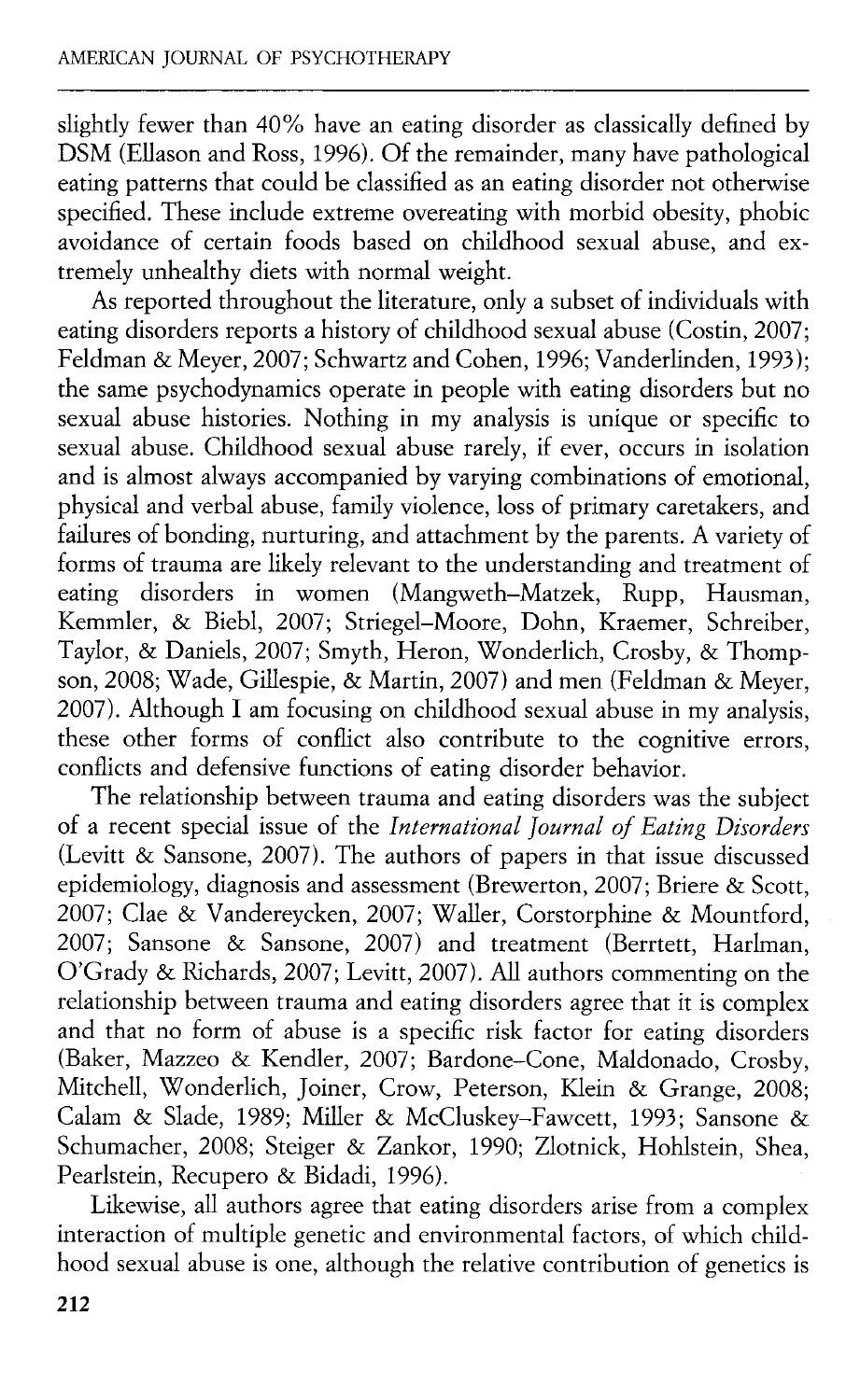often overestimated, in my opinion (Ross, 2006). No author has proposed a linear or simple direct causal relationship between childhood sexual abuse and eating disorder behaviors. Consistent with this literature, the analysis outlined below assumes a complex field of interactions with multiple feedback loops, in other words, a cybernetic model of the role of childhood sexual abuse in eating disorders. The analysis is presented in non-technical language that captures the clinical reality of eating disorders better than could more academic prose.

## **PSYCHODYNAMICS OF ANOREXIA**

## **MAINTAINING AN ILLUSION OF CONTROL**

Maintaining an illusion of control is a core defensive function at the root of eating disorders of all kinds. The individual with anorexia may use a thought pattern something like this:

*The Titanic may he going down, and other passengers may seem to he perturbed by that fact, but if I can count the peas on my plate, push the mashed potatoes over to the left, and slowly cut the meat into smaller and smaller pieces, I need not be distracted by the general pandemonium. Life is good because I am in charge and in control.* 

The "need" for an eating disorder arises from a combination of two factors: too much is out of control; and the other available coping strategies are not up to the challenge. Survivors of childhood sexual abuse had childhoods that were out of control to an extreme degree, and many of these individuals were, in a sense, betrayed by their bodies when the abuse triggered physiologically normal arousal. The horrible, disgusting, depraved body needs to be punished, starved into an asexual, prepubescent state, and disconnected from the head so that no physiological arousal of any kind enters consciousness, whether it be fear or sexual arousal.

*I could not control my perpetrator or my body back then, reasons the person with anorexia nervosa, but I sure can control both now. Now, Ym the boss, and nobody can take that away from me.* 

#### **PHOBIAS RELATED TO FELLATIO**

I was taught in my psychiatry residency that bulimia in a woman is caused by an unconscious attempt to vomit up her baby, or alternatively, that bulimia is a nausea-anxiety reaction to fantasies of oral impregnation. Anorexia, I was taught, is also due to a fear of oral impregnation, which is a displaced fear of vaginal impregnation. Rather than being symbolic of postulated intrapsychic conflicts, however, food phobias in women with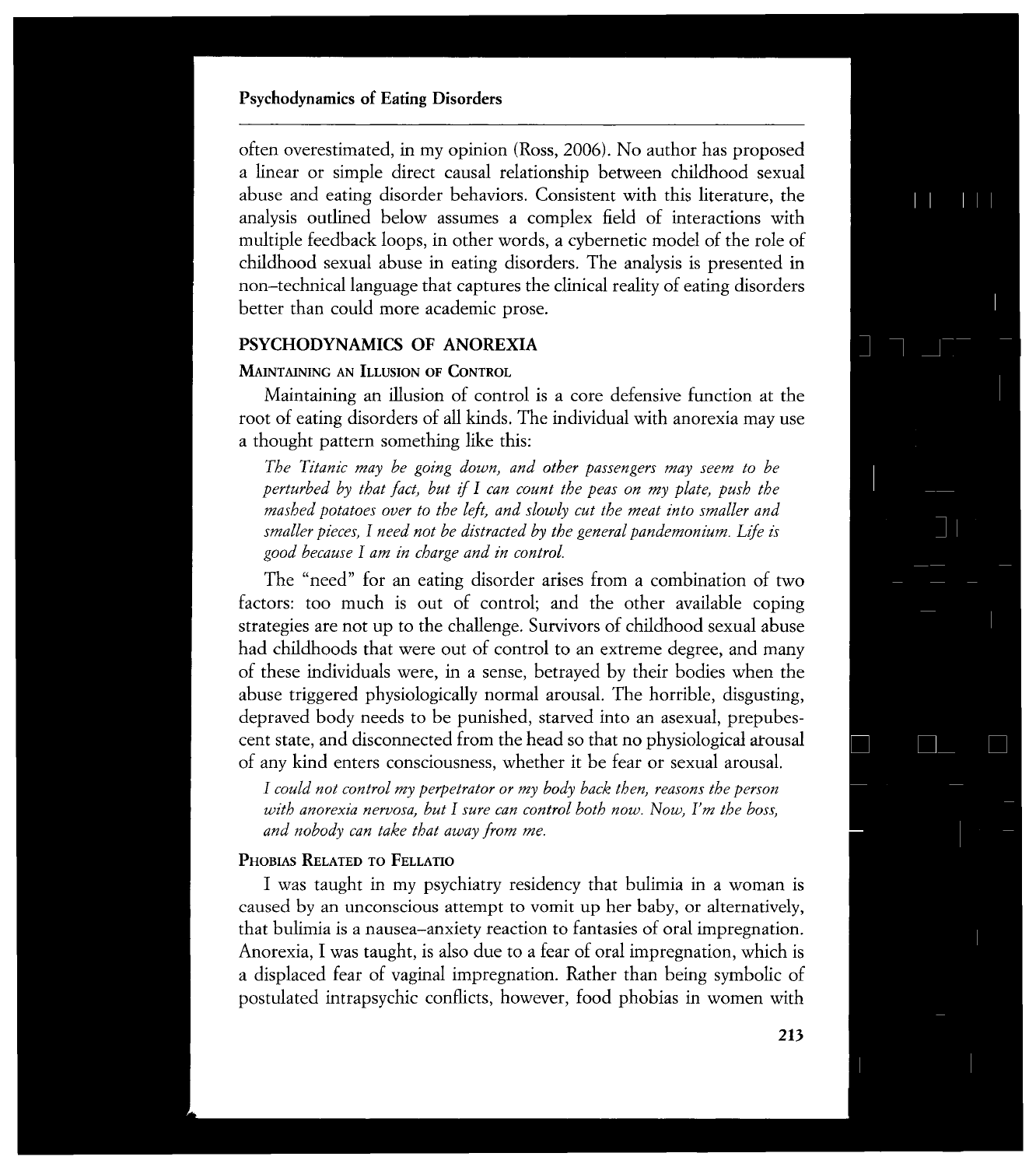anorexia can be based on actual childhood sexual abuse in the form of forced fellatio.

I remember a young woman I saw for a number of sessions during my psychiatry residency who received no therapeutic benefit to her of any kind (my supervisor on the case was a strict behaviorist). Despite my proposal to set up a desensitization hierarchy for her food phobia of several years duration, she dropped out of "therapy," if I could call it that.

This young woman ate only one specific brand of canned tomato soup. She ate no solids of any kind. She said she just could not stand the texture. She lived with her parents and slept in the attic with the trap door secured from the inside by a deadbolt. When I asked her why she slept there instead of in her bedroom, she said that it was the only place she could fall asleep.

At the time, in 1984, I had no idea what was going on with this woman. Today, my leading hypothesis would be that she was a victim of paternal incest. Since 1984, I have spoken with many women who have explained that they consciously avoid any foods that remind them of semen or a penis: when this is generalized to the maximum degree, severe anorexic restriction ensues.

## **STARVING OFF SECONDARY SEXUAL CHARACTERISTICS**

Starving off secondary sexual characteristics occurs whenever there is severe food restriction and weight loss. Commonly, the restricting is caused by a drive to thinness, distorted body image, and disgust with fat. For survivors of childhood sexual abuse, however, additional motives come into play. One of these is to make the body prepubertal in appearance so that it will not be attractive to perpetrators. This strategy ignores the fact that when the sexual abuse took place she was a prepubertal child. The desperation for control of perpetrators and their future acts is so great in the abused individual that even the testimony of one's own experience is ignored.

Another motive is to make the body so thin that it becomes "invisible" to perpetrators. One gaunt woman explained to me that if she could become thin enough, then she would literally become invisible to men if she stood sideways. It was clear to me that this was the thinking of a wounded child and not a person functioning cognitively as an adult. Such magical thinking about the body can exist in parallel with normal, rational thinking in other spheres of life, due to a profound dissociation between subsystems of thought and belief.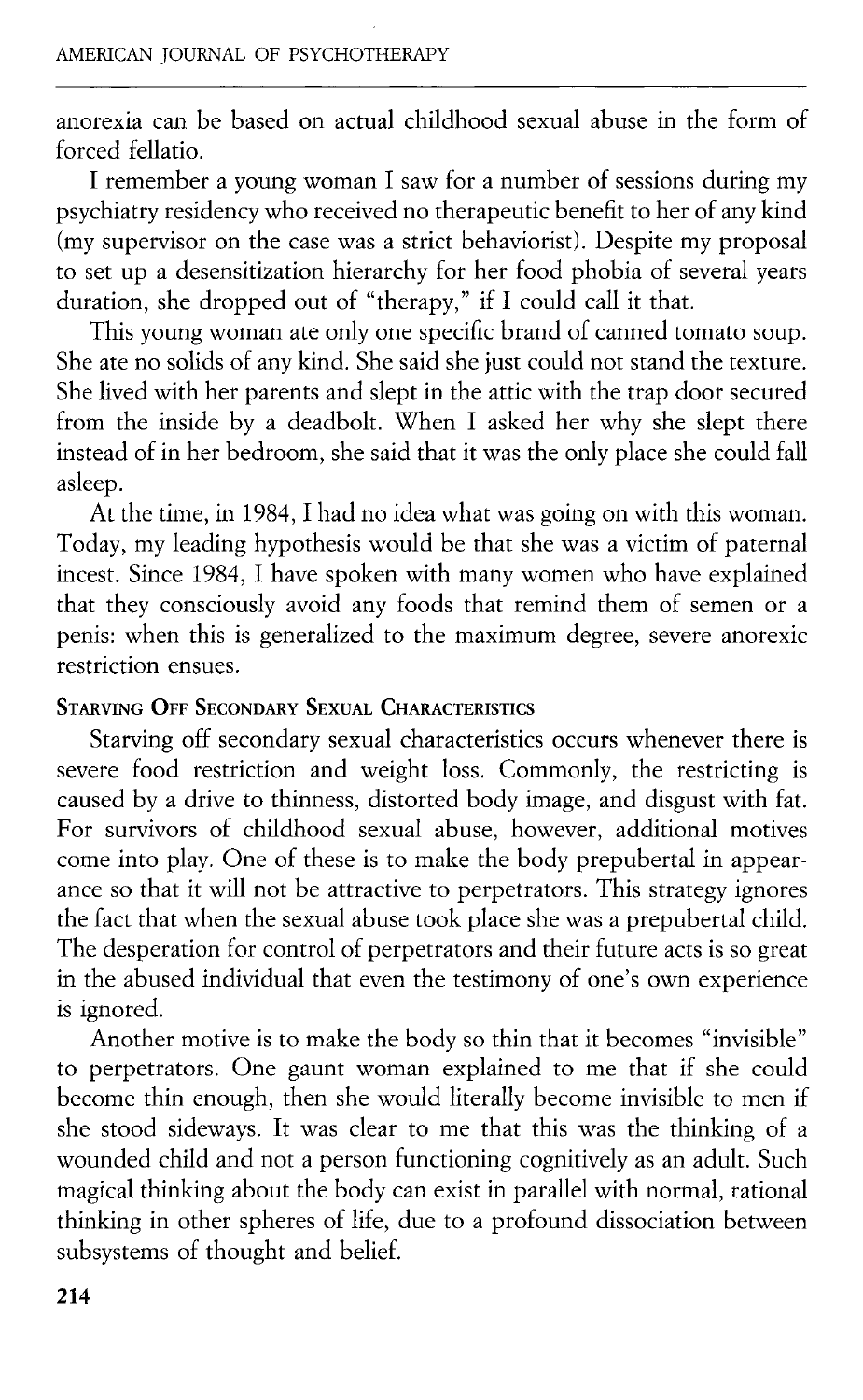## **SUICIDE BY STARVATION**

Suicide by starvation is a common motive in severe cases of anorexia. The ultimate control over an uncontrollable life is to be in charge of one's exit. In survivors of childhood sexual abuse, the same generic motive can operate, but the conflicts and feelings behind it include bad feelings about self and others arising from the sexual abuse. The generic problem (intolerable feelings) is the same, and the coping strategy of suicide by starvation is the same, but the content is different. Treating the behavior successfully entails paying attention to the specifics of the content.

This is the same logic as that employed in desensitization of a simple phobia: The content of the phobia determines the content of the therapeutic work; however, in all types of simple phobia, the rationale, vocabulary, procedures, structure and tasks of therapy are the same, but it is no good talking about spiders with a person who has a snake phobia, and vice versa. The content of the phobia determines the content of the therapy, but the structure of treatment is generic to all simple phobias.

Not talking to a victim of childhood sexual abuse about the specifics of her conflicts would be like not mentioning spiders while treating a person with a spider phobia.

#### **SUPPRESSION OF MENSTRUATION**

Suppression of menstruation is an unintended benefit of extreme thinness in some women with anorexia nervosa. The absence of menses reinforces the sense of control, but is not an end in and of itself. In the survivor of childhood sexual abuse, however, shutting off the menstrual cycle can be a conscious goal of starvation. This is so because menstruation is a traumatic trigger for memories of childhood rape.

In this permutation of the themes, the behavior of restricting is the same as in all cases of anorexia nervosa, there is the same drive to thinness, and the same illusion of control, but there is an additional element to the psychodynamics. The anorexia can be more severe and entrenched in survivors of childhood sexual abuse because of the additional pain that is absent in women without such histories.

## **PUNISHMENT OF OTHER EGO STATES**

A subgroup of individuals with eating disorders meets criteria for dissociative identity disorder (DID) or partial forms of DID classified as dissociative disorder not otherwise specified (DDNOS) in DSM-IV-TR (American Psychiatric Association, 2000). The structural model of dissociation (van der Hart, Nijenhuis, & Steele, 2006) applies to this subgroup.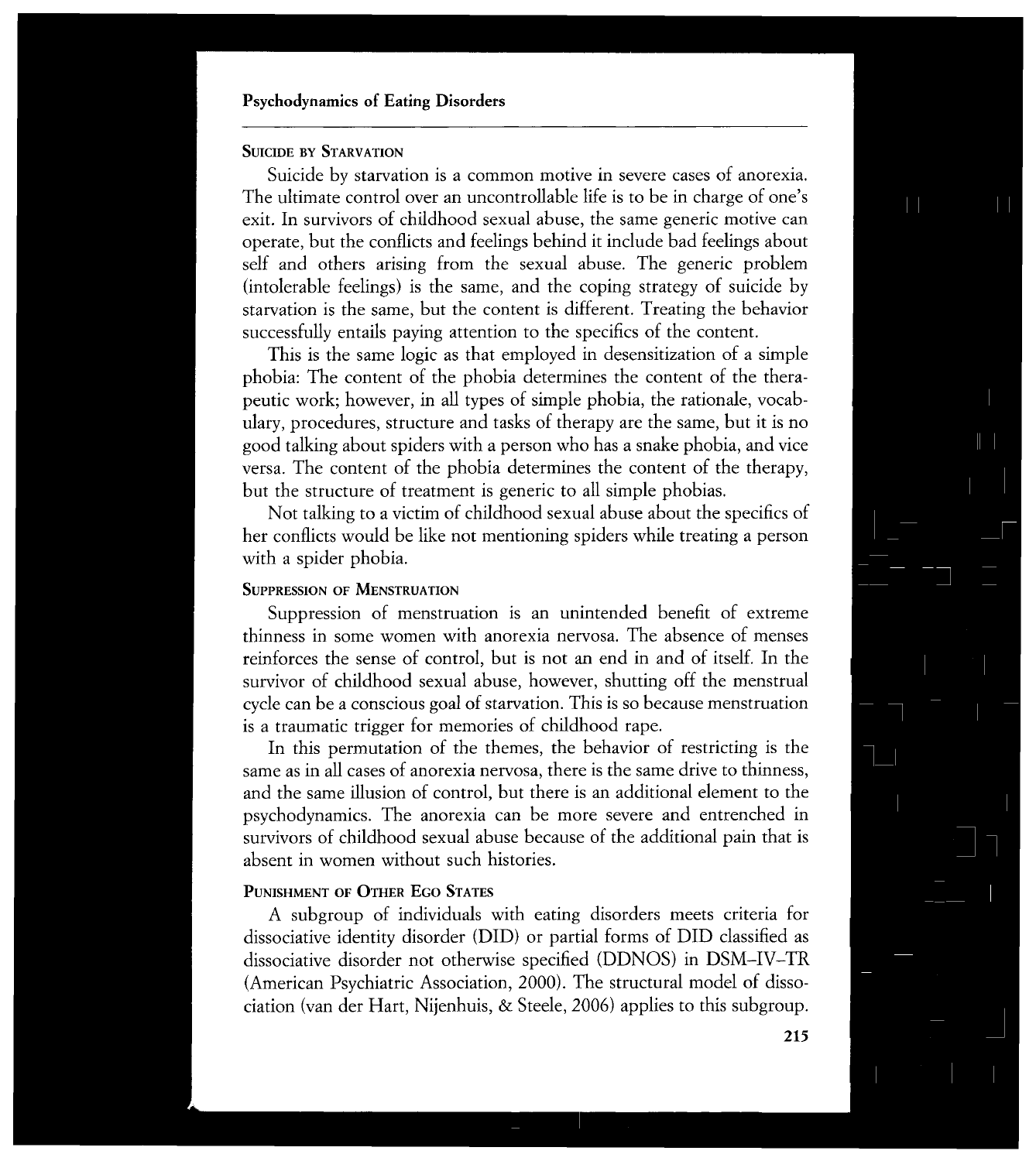These individuals have dissociated identity states that can range from elaborated "inner children" to full altered personalities.

There is a spectrum of structural dissociation; at the left-hand end, individuals have inner children but the term is a metaphor, no more than that. At the right-hand end of the spectrum, the inner child may take executive control of the body, identify herself by age and name, and converse with the therapist. When the adult executive self returns, she has amnesia for the child's conversation.

In one sense, then, DID is simply an extension of normal on a continuum and everyone is a little bit multiple. On the other hand, DID is a discrete psychopathology and people with DID belong to a dissociative taxon (Waller, Putnam, & Carlson, 1996; Waller & Ross, 1997). People with DID have experiences most people never have, such as arriving at a far away location with complete amnesia for the period of travel, not recognizing oneself in the mirror, command hallucinations, and finding clothes in the closet one cannot remember buying the previous day.

Many people with eating disorders possess more than a purely metaphorical inner child; they have a form of DID with a less elaborated psychological structure. They have ego states somewhere in the middle third of the DID continuum, with dissociated ego states that are not fully crystallized and personified, that do not take executive control, that are not separated from each other by full amnesia barriers, or that combine some of these features.

In such individuals, the motive for the eating disorder may be one ego state punishing another ego state by withholding food. The adult self may punish the inner child because she believes that the childhood sexual abuse was the child's fault. This could be stated as, "I don't deserve to eat," or, "She doesn't deserve to eat," depending on the degree of dissociation and personification of the child ego state. If the person is at the left-hand, normative end of the spectrum but has a sexual abuse history, then the therapy involves working with the inner child as a metaphor. At the right-hand end of the spectrum, therapy involves repairing the relationship between different "people," keeping in mind that these are fragmented components of one person, not literally separate people.

# **INTERNAL NEGOTIATION WITH OTHER EGO STATES**

In a similar vein, starvation can be a negotiation tactic between ego states. One ego state may starve another, not to punish it, but to force it to comply with the restrictor's wishes before it can be rewarded with food.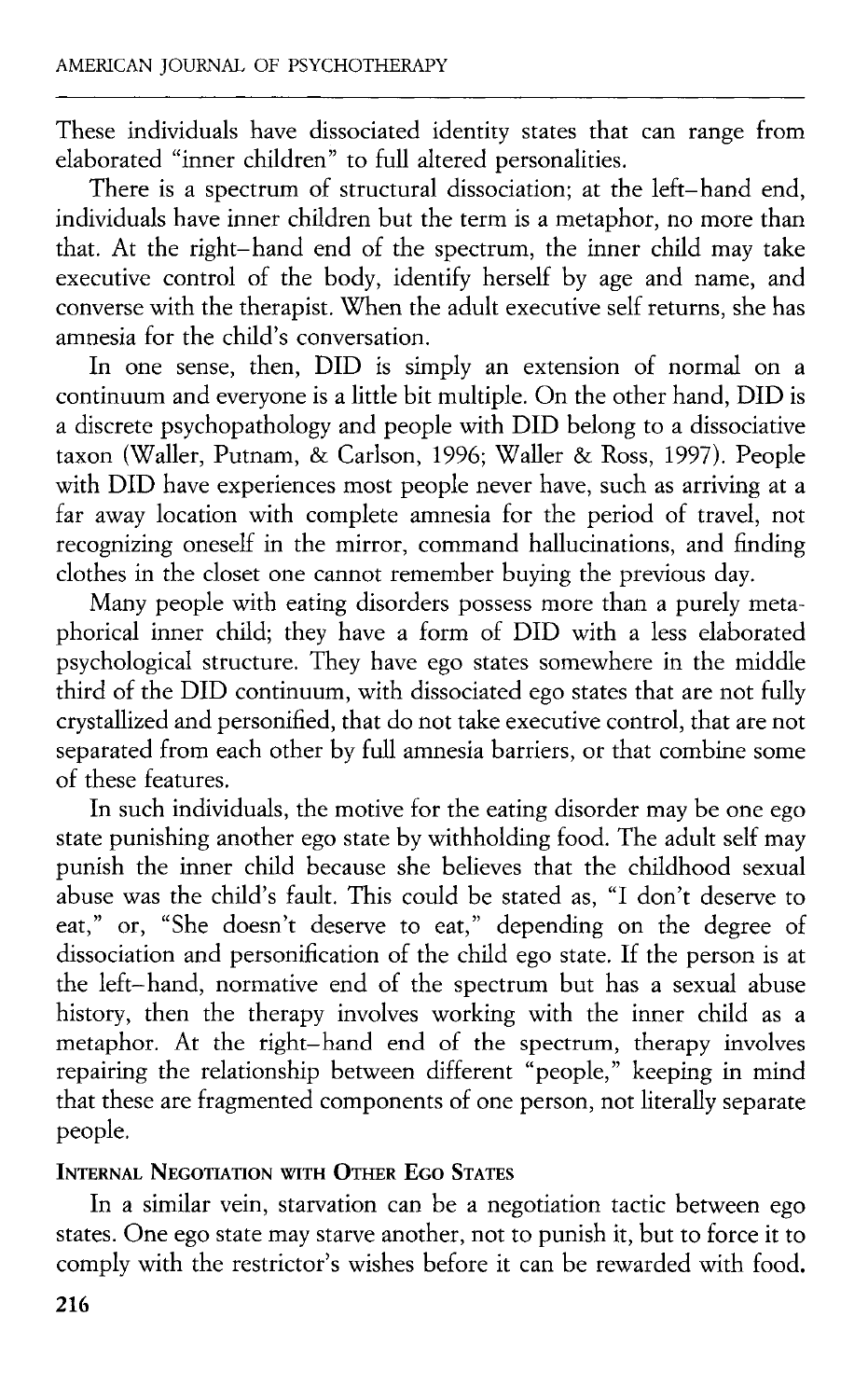Starvation, in this instance, is not an end in itself. Weight or fat phobias or body image distortions do not drive it; therefore, generic eating disorder interventions will have no effect on this motive for anorexia nervosa.

#### **REENACTMENT OF CHILDHOOD TRAUMA**

In some cases, starvation can be a reenactment or an undoing of childhood trauma. For example, if an individual as a child was rewarded with food or candy by a sexual abuse perpetrator, as an adult the individual may restrict food to prove to herself that she was not bad and did not want the candy or the sex: this is an undoing defense. Alternatively, starvation and sexual abuse in childhood may have been intertwined and, in adulthood, starvation rituals may be a reenactment instead of an undoing. The reenactment may have multiple purposes:

to punish the self by replaying the tape of the abuse in the hope that "enough" punishment will make up for the "badness" of the child victim;

to create an illusion that the self is in charge of the reenactment and is now perpetrator rather than victim, which is therefore both reenactment and undoing;

to search for *omens* (Terr, 1992) of the abuse, which are predictors of the abuse the child failed to notice—if the adult acquires a complete inventory of omens, she can remain hypervigilant for them in the present and avoid future abuse;

and, in some cases, the reenactment becomes autonomous and is replayed for no defensive purpose.

In other cases, the father sexually abused the child at night. During the day, there was a separate set of family pathologies concerning food and rules at the dinner table. In these cases, the reenactment and undoing of disturbed food-related family dynamics is not directly linked to the sexual abuse. Therapy must account for this, and the therapist must not assume that all motives for anorexia nervosa are tied into the sexual abuse. This is the opposite therapeutic error (a false positive) of failing to recognize the motives connected to the sexual abuse (a false negative).

All such attributions by both therapist and client are judgment calls and prone to error. They should, therefore, be advanced as hypotheses, not as facts.

#### **CLEANSING THE BODY**

Cleansing the body of fat and bad feelings is a generic goal in anorexia nervosa. For the survivor of childhood sexual abuse, the body needs to be cleansed of two things: bad feelings and semen. The magical inner child may believe that she is literally expelling semen from her body by starving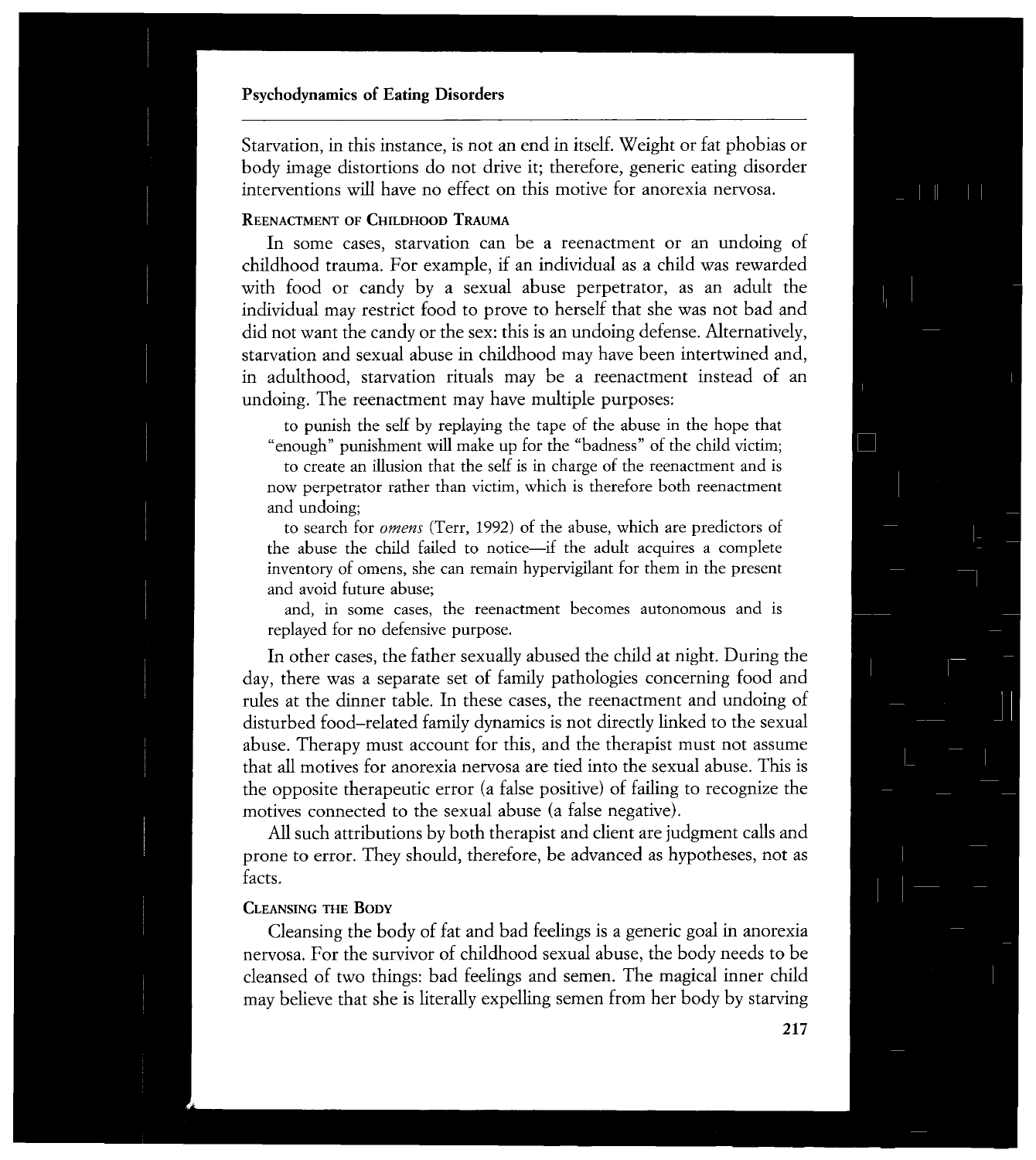it, and she may state this directly to the therapist. More often, it is the feelings that are being cleansed.

For the person who did not suffer childhood sexual abuse, the bad feelings might be sadness, loneliness, fear, grief, anger or shame arising from a failure to meet impossible family standards, from failure of parental bonding and nurturing, or from frank neglect. The survivor of childhood sexual abuse who has anorexia is likely to experience these feelings from neglect and family dysfunction, but in addition she, has feelings connected to the sexual violation and betrayal.

If the child or adolescent experienced any emotional or sexual arousal during the sexual abuse, she may often interpret this as absolute proof of the badness of the self. Then the self must be punished, cleansed of the badness through restricting. The body becomes the enemy, and the abused must suppress any hint of sexuality, both psychologically and physiologically at the endocrine level, to prove that she is not a depraved harlot.

# **PSYCHODYNAMICS OF BINGEING AND PURGING**

## **WEIGHT AND BODY IMAGE MANAGEMENT**

Weight and body image management are core components of all eating disorders, whether or not there is a history of childhood sexual abuse. The generic dynamics of body image management are present in the sexual abuse victim with bulimia. These are compounded by pressure from peers, parents, television, magazines, super models and other cultural sources of the drive to thinness. Generic cognitive errors are present, including:

**<sup>I</sup>** have no value if **I** am overweight;

**<sup>I</sup>** am not intrinsically worthy or lovable; this is the one area of my life **I**  can control;

**<sup>I</sup>** have value only as a sex object; and

my boyfriend will leave me if **I** gain three ounces.

In the survivor of childhood sexual abuse, these generic motives and cognitive errors are ramped up by the sexual abuse. The lesson that the self has value only as a sex object has been taught and reinforced very literally by word and deed throughout childhood, and often by many perpetrators. Thus, in this example, the defenses are the same, but the emotions and cognitive errors behind them are more charged and more intense than in the person without a sexual abuse history. The bingeing and purging behavior required to counter this greater intensity is therefore greater, and the resistance to relinquishing the defenses is greater.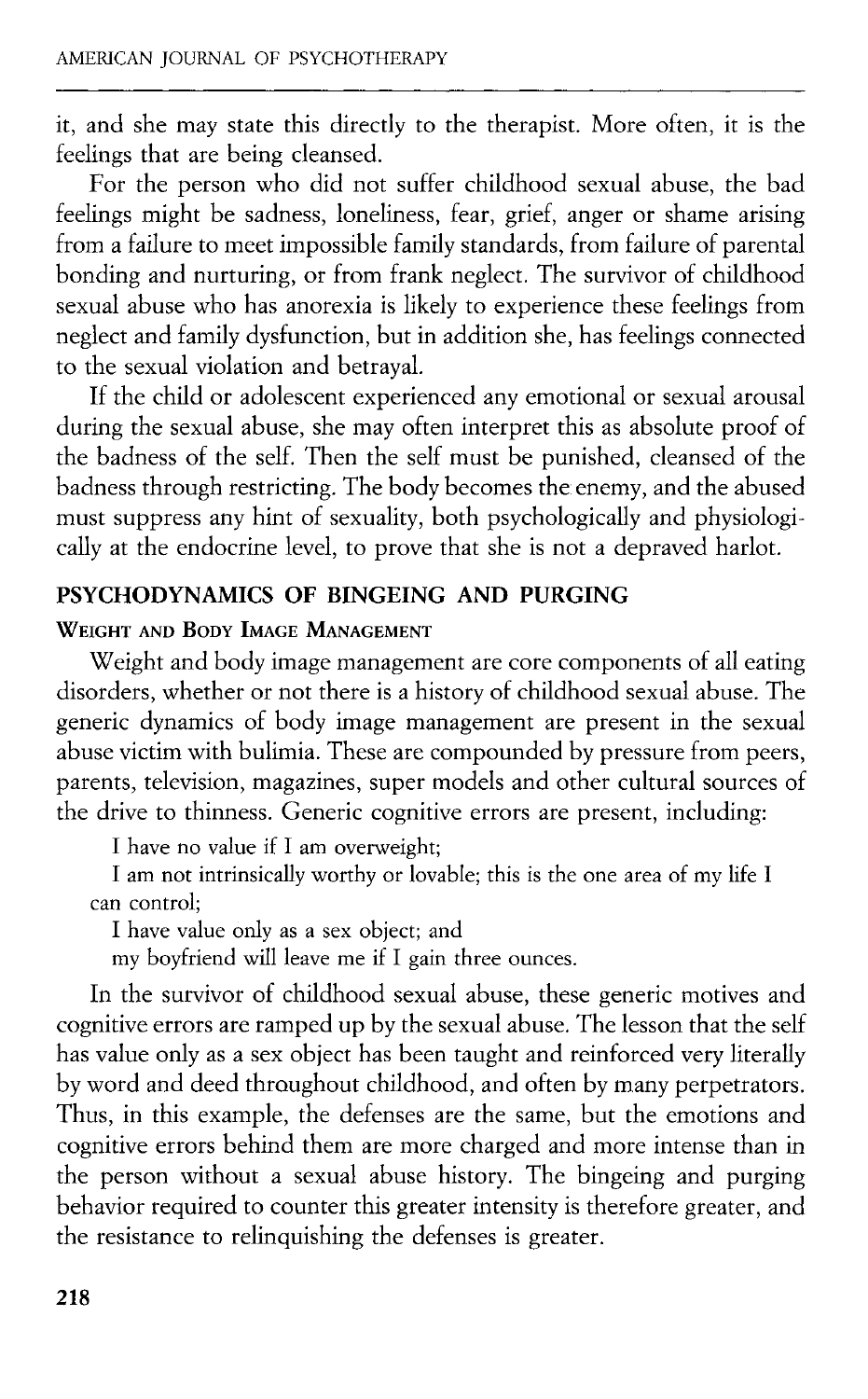## **PURGING THE BODY OF BAD FEELINGS**

Purging the body of bad feelings is another generic defensive function of bulimia. A behavioral analysis of the genesis and development of bulimia generally reveals a series of steps:

- a) an event such as being abandoned or snubbed, failing to meet someone else's needs or expectations, or being left alone;
- b) a dysphoric mood state;
- c) an auto-hypnotic focus on the binge behavior including setting up the food and consuming it;
- d) satiation and suppression of the bad feelings;
- e) panic and depression about the calories consumed and activation of core cognitive errors about food and weight;
- f) purging; re-suppression of the bad feelings, calmness, and a sense of control; and
- g) then a refractory period until the cycle is repeated.

Magical child thinking is often evident: The patient will state that she throws up her bad feelings and is rid of them. I may then ask her to describe the color of the feelings and tell me whether they sink or float. The patient will not understand my question, so I will explain that if she throws up her feelings in the toilet, I am interested in their weight, buoyancy, and color from a medical perspective. This conversation leads to the person realizing that she has been almost as concrete and magical in her thinking as I was being in my questioning. She realizes that the feelings were, in fact, stuffed inside her, not literally expelled into the toilet.

In the survivor of childhood sexual abuse, the same magical thinking of the wounded child is controlling behavior in the present. However, the content of the feelings and the wounds is, in part, specific to the sexual abuse, including bad emotions and bad physiological sensations. It is not random or coincidental that eating disorder behaviors in the survivor of childhood sexual abuse focus on the mouth and anus. These orifices were the brunt of the sexual abuse. These are the "bad" parts of the body, which need to be cleansed, purged, punished and controlled.

#### **MOOD STATE MANAGEMENT**

As described above, mood state management is a core function of all eating disorder behaviors including bulimia. Indeed, it is the core defensive function of all addictions and defenses. In the survivor of childhood sexual abuse, however, the bad feelings are linked to events and betrayals that are absent in the person who was not sexually abused. To some degree, the work of therapy focuses on nonsexual sources of bad feelings,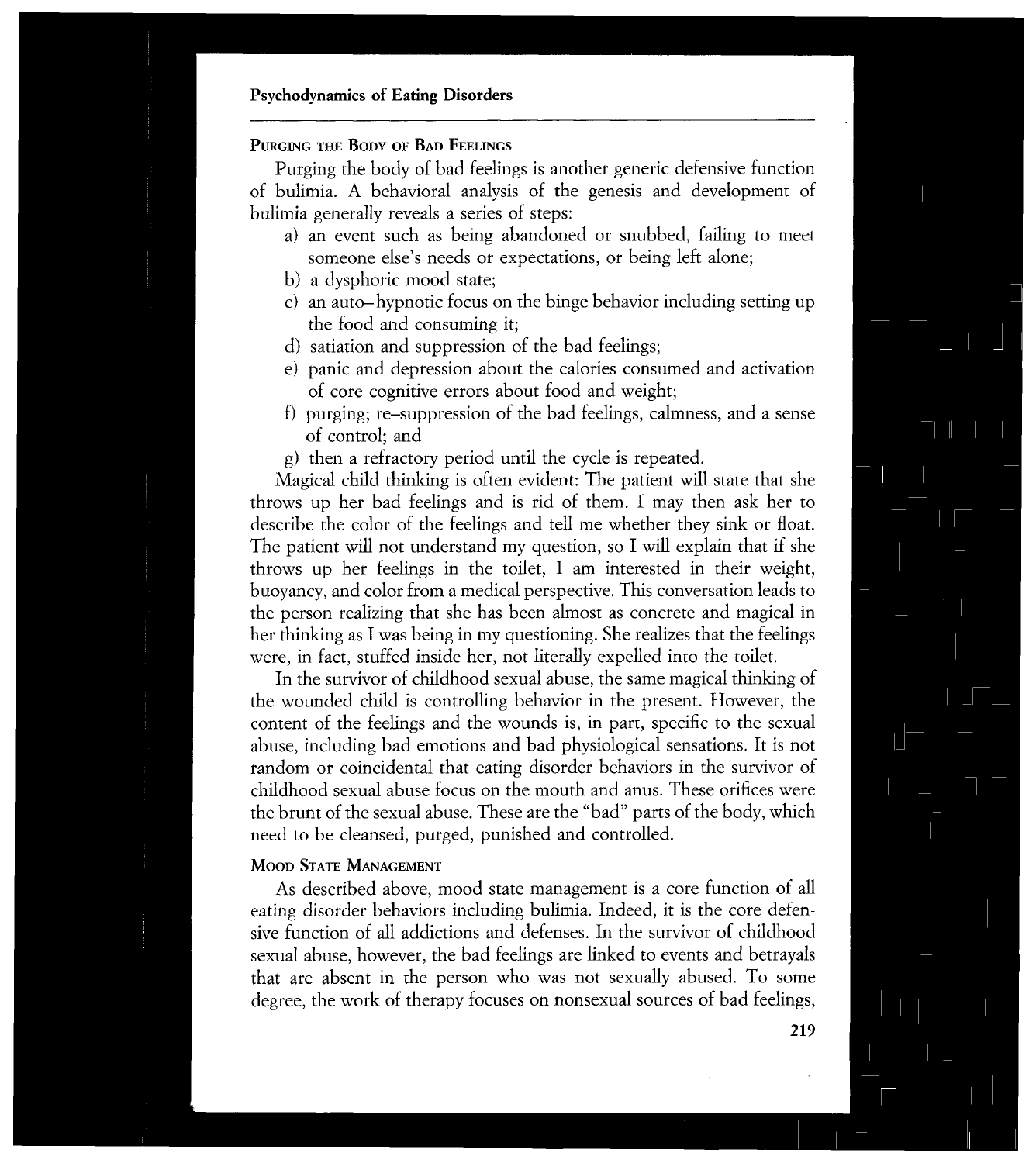with generalization of gains to the feelings derived from the incest or other sexual abuse. However, this usually does not address the whole issue and generalization can move in the opposite direction, so that working directly on the sexual abuse can help resolve less severe conflicts and less severely defended-against feelings.

## **FILLING UP AN INNER EMPTINESS**

The survivor of childhood sexual abuse often feels spiritually empty and often can describe the location of the empty hole in her abdomen or chest. In contrast anger is usually described as black, with some red (at times), about eight or ten inches in diameter and located in the midabdomen, sometimes "causing" pressure in the chest, jaw or head. Although the emptiness can be in the abdomen and/or chest, it never is experienced as radiating to the head or limbs. The emptiness may come from failure of the parents to bond, nurture and attach, even though they were "good providers," or it may come from frank neglect.

The survivor of childhood sexual abuse is empty for additional reasons. The perpetrator took something from her, which she may identify as her innocence, her spirit, her childhood, her inner light, her worth, or something named by another term. In session, I may ask her what store I should go to in order to buy some worth. She will not understand the question: I then explain that if her worth, or spirit, was taken from her, then it must be somewhere, so she should be able to go there and retrieve it, or, alternatively, it may be stocked at stores. After all, if someone steals your hammer, yon can go to a hardware store to get a new one.

The discussion leads to the conclusion that the hole inside is a feeling, not a literal fact. Therefore, the situation is not hopeless. There is emptiness because of dissociation, not because the perpetrator literally took something away with him. The substances that can fill the emptiness are available inside, but (depending on one's preferred vocabulary) are suppressed, stuffed, pushed away, or dissociated. One of the ways to fill the emptiness is to stop dissociating the feelings through bingeing and purging, and to fill the emptiness with these feelings instead of with food. Filling a spiritual emptiness with food is, in any case, impossible, and clearly is magical child thinking.

The reason the person resists dismantling the dissociation and recovering the feelings is that they are very painful. The problem is defensive overkill: the good feelings are gone, too, leaving an empty hole. Fortunately, the feelings are not as intolerable as the person believes them to be, affect management skills can be learned, and the feelings phobia can be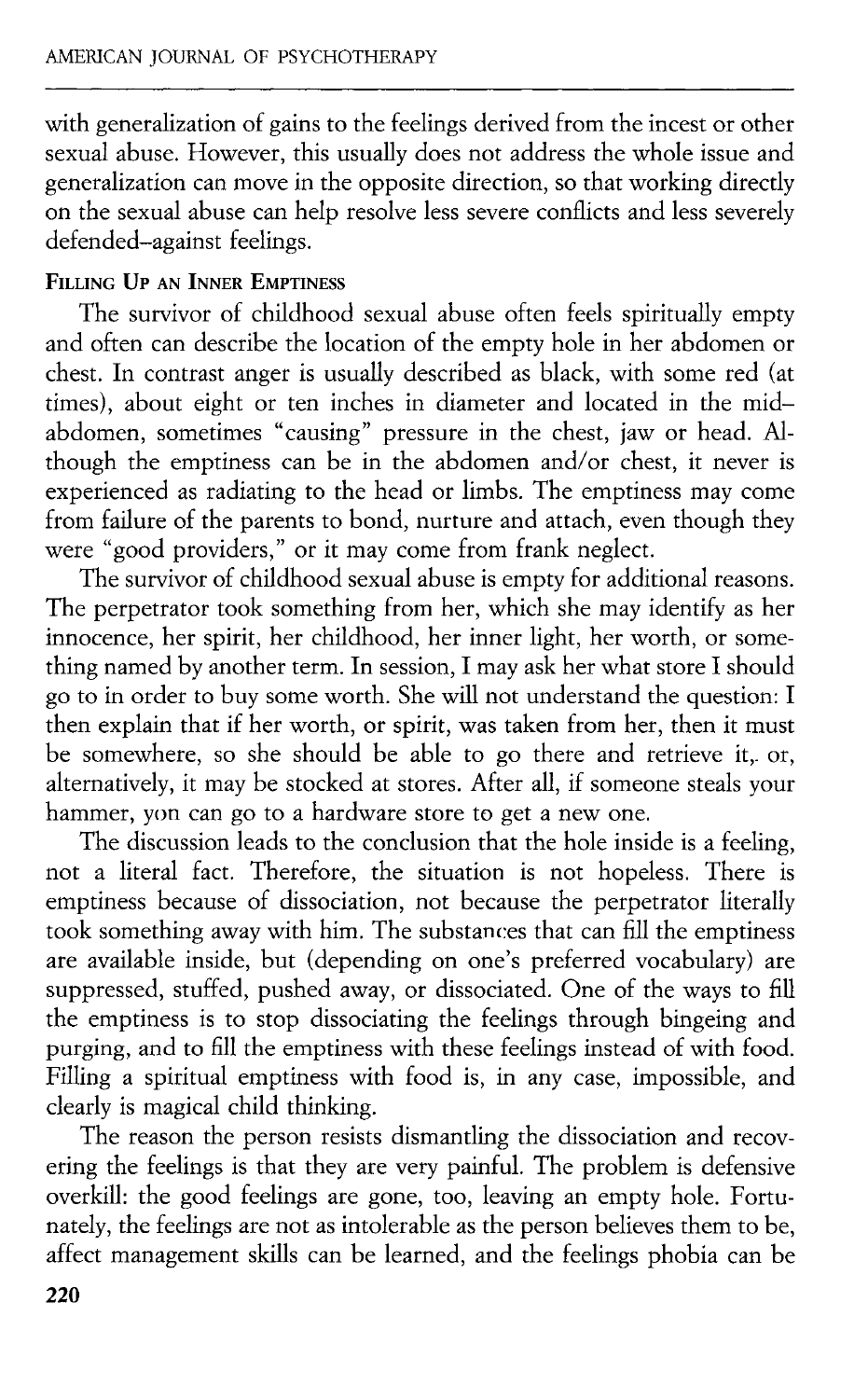desensitized in a staged, systematic fashion. When this is achieved, the need for the eating disorder dissolves.

# **MAINTAINING AN ILLUSION OF CONTROL**

Maintaining an illusion of control is a core component of all eating disorders, including anorexia nervosa and bulimia. The different psychodynamics and behaviors interact through a complex set of feedback loops, and do not occur in isolation. They have both intrapersonal and interpersonal functions and have a historical, cultural, and social context. A person may restrict, binge and purge in order to maintain an illusion of control, in which case different behaviors have the same defensive function. Or a person may purge in order to maintain her weight to control her boyfriend's behavior and prevent abandonment by him; in this scenario, different defensive functions form a chain leading to an end behavior. Alternatively, the same behavior may have multiple defensive functions; for example, a person may purge to cleanse the body, manage weight, and maintain an illusion of control.

All of these combinations of defenses and behaviors can occur in people with and without sexual trauma histories. Nothing is specific as to cause, function, or interaction with other causes and defenses. Nevertheless, there are certain themes that occur only in the survivor of sexual abuse. A woman may purge in order to control and suppress her feelings about the sexual violation. Now she is in control of what goes into and out of her mouth and anus, which undoes the reality of her childhood, in which she was a powerless victim of violation at both ends of her gastrointestinal tract. Instead of being the victim of insertion, she is in control of excretion.

Purging is highly self-reinforcing because it really does work objectively to rid the body of calories. If purging after a binge caused additional weight gain, people would not purge. They do so because it actually works. This is generally true of addictions: they are self-reinforcing because they work from a short-term perspective. People would not drink at parties if alcohol made them more socially anxious and self-conscious.

Skilled bulimics can vomit at will and often pride themselves on their degree of skill and control. Once a woman has confirmed her absolute control over purging, in a therapy session, I might ask, "Would you mind demonstrating your complete control by not purging once for three months?"

The purpose of the question is to expose the paradox: complete control of purging combined with inability to stop purging. The further paradox,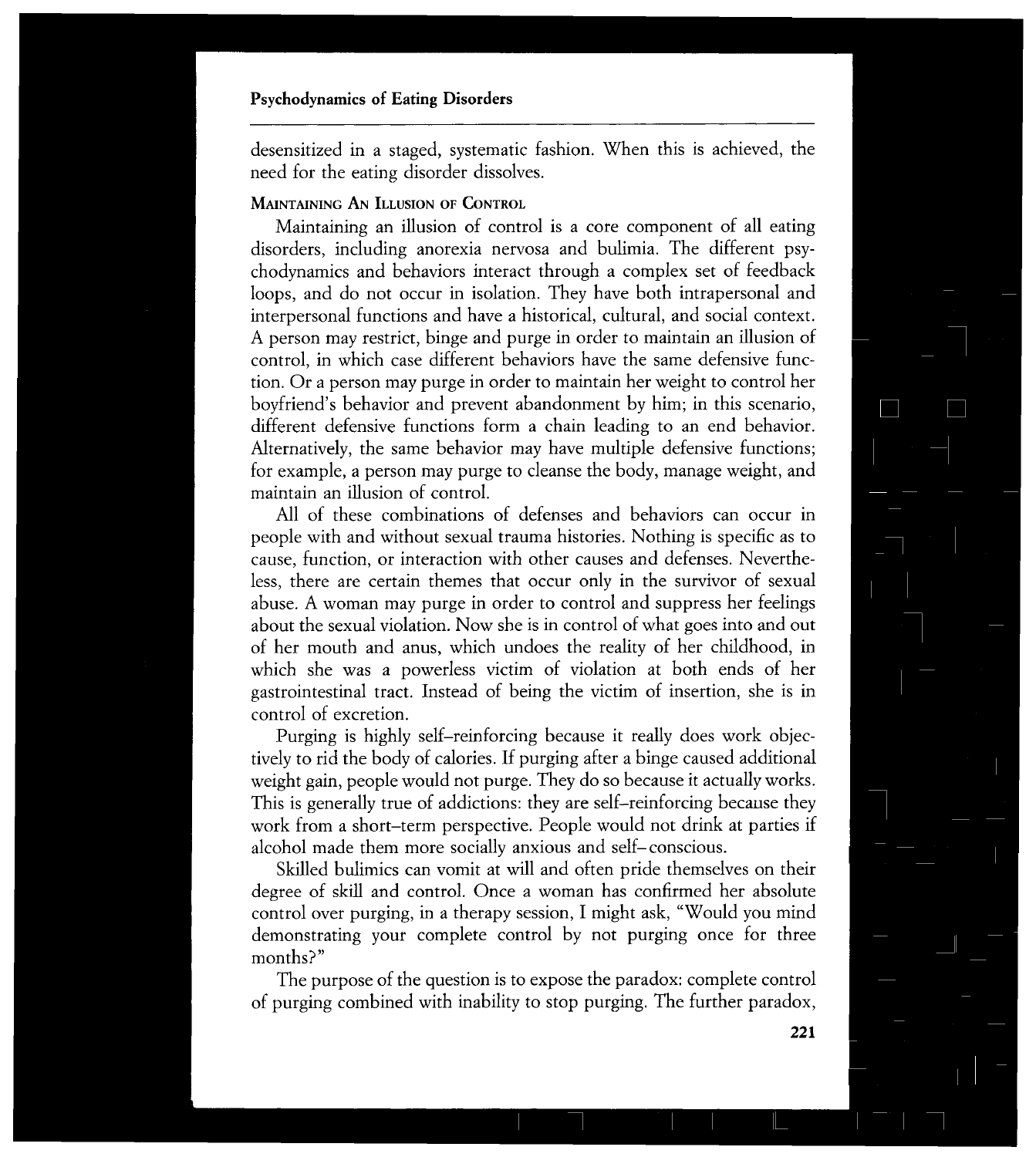which applies to all addictions, is that it is possible to choose abstinence and achieve recovery, which can be possible only if, ultimately, all the behavior is under control. Like all addictions, the choice to binge is experienced as uncontrollable, however, and psychologically, this may be true once the binge is under way. The addict neglects to note that the binge was preceded by a long sequence of choices made consciously for known purposes—taking money out of the bank, storing it in her purse, driving to a store, selecting food for binges, and placing it in the fridge or pantry.

## **UNDOING FELLATIO AND INTERCOURSE**

The preceding discussion should make the logic of this psychodynamic clear. In the body of the adult woman with an eating disorder there lives the mind of the magical child whose concrete thinking controls thought, perception, and behavior in the present and the belief that it is literally possible to vomit up the semen that was inserted into her body twenty years ago, or to purge it out with laxatives. The behavior is the same as in all individuals who binge and purge, but the defensive function is specific and the intensity of the emotion behind it is greater.

# **PSYCHODYNAMICS OF OBESITY**

## **MAKING THE BODY UNATTRACTIVE TO PERPETRATORS**

One can make an adult female body unattractive to perpetrators by starving it down to 76 pounds or by making it weigh 350 pounds. Although this is understandable, it does not in fact work because rapists generally do not select their targets based on their matching the images in women's magazines. In fact, a subset of sexual predators prefers and seeks out obese women, therefore, the strategy of obesity actually makes the person more attractive to this group of sex addicts.

In my clinical experience, as with the dynamics of other eating disorder behavior, this defense is not a theory of mine, rather it is an explanation given to me by many women when I ask them why they think they are so overweight. I suspect that women who lose then regain their weight after bariatric surgery have higher rates of childhood sexual abuse than women who do not regain weight.

If a woman cannot explain why she is so overweight, I may ask what she thinks would happen if she lost all her excess weight. Often, she will react to this question with fear and alarm and state that she would be too vulnerable and that men would start looking at her "that way" again, just like they did after she reached puberty.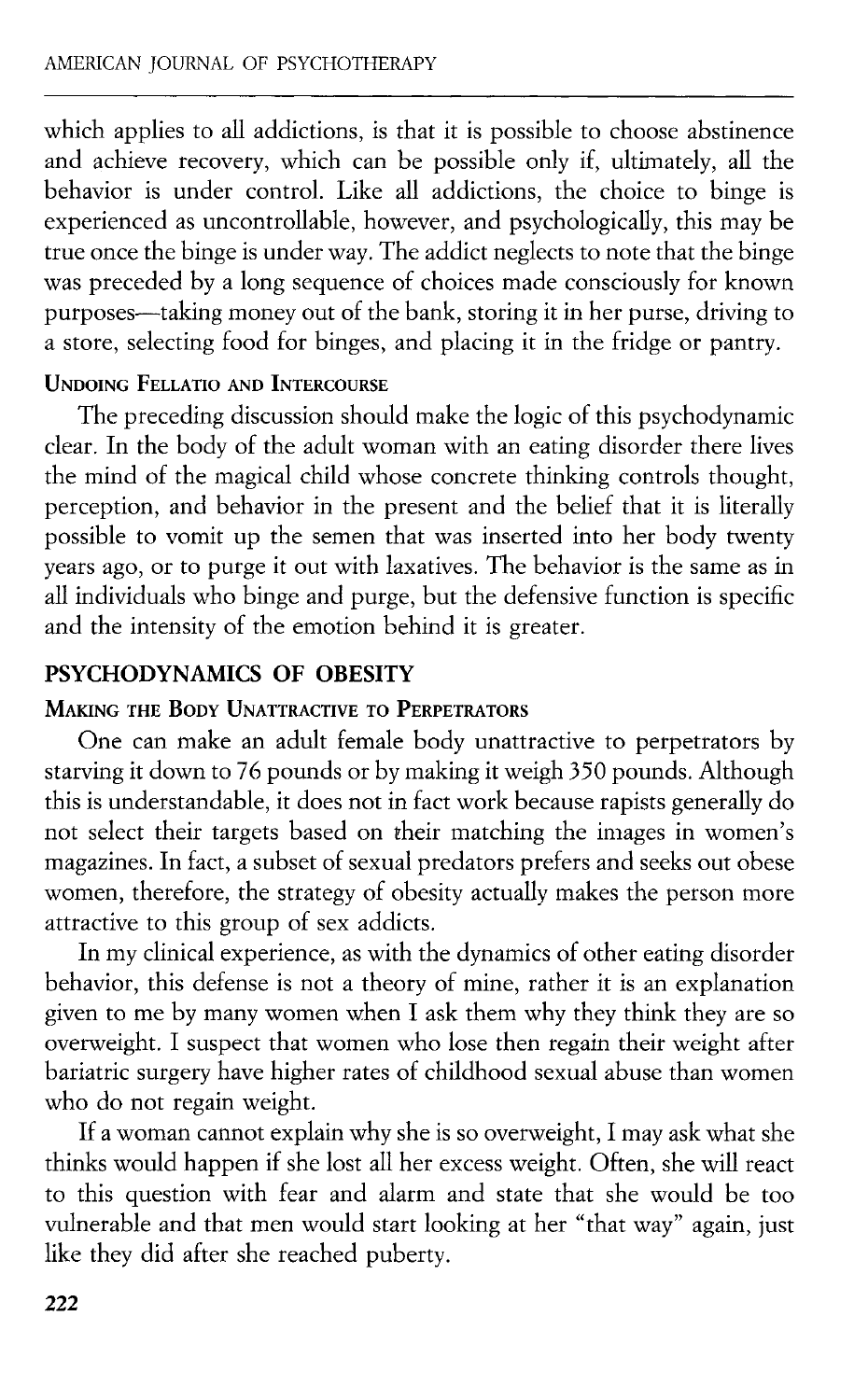## **INSULATION BETWEEN THE SELF AND THE OUTSIDE WORLD**

Adipose tissue is highly protective in several ways. Besides "turning off" perpetrators, it insulates the person from cruel remarks, rejection and abandonment: the pains and arrows of outrageous fortune cannot get through the fat to touch the soul. The fat works like the defense mechanism of character armor. The suit of armor protects her; the cruel remarks cannot penetrate it, according to the magical child, who has a driver's license and a college degree. Losing weight is unthinkable because the person would then be defenseless and based on her past experience as a victim of childhood verbal, emotional, and sexual abuse, violation would be certain to occur and would strike to her core.

### **To SUPPRESS PROMISCUOUS EGO STATES**

I learned about this motive for obesity in the 1980s from a woman with multiple personality disorder (now dissociative identity disorder, or DID). She explained that she deliberately kept the body 80 pounds overweight because when she weighed above that threshold, her prostitute alter personality was too mortified by the condition of her body to take executive control and act out sexually. The woman used prostitution as an undoing of the victim role from childhood. As an adult, the prostitute was in control of whether she had sex or not and if she did, she got paid for it, so life was good for one personality, though not for other alter personalities, who were retraumatized by work in the sex trade.

As always, I asked myself how this motive could apply to women with eating disorders but no dissociative disorder. The theme and the function of the obesity is the same in both instances. I realized that one purpose of obesity is to turn off the perpetrator, but another is to turn off the self. It may be that obesity actually dampens libido through hormonal feedback loops, but it certainly does so psychologically.

In a person with multiple personality disorder and in the mind of the magical child, the obesity shuts down the sexual harlot who caused the childhood sexual abuse by attracting and seducing the incest perpetrator. The same cognitive error drives the same behavior in a person with no dissociative disorder, except that the depraved sexuality is housed in the self, not in "another person." Creation of the "other person" provides an additional layer of defense against ownership of the guilt for causing the incest: The guilt is in turn a defense against the underlying powerlessness and helplessness of the child victim. It is better to be bad, at fault, and in control of the incest than it is to be a helpless victim. One could decide to be good, choose to stop the seduction, and render the perpetrator helpless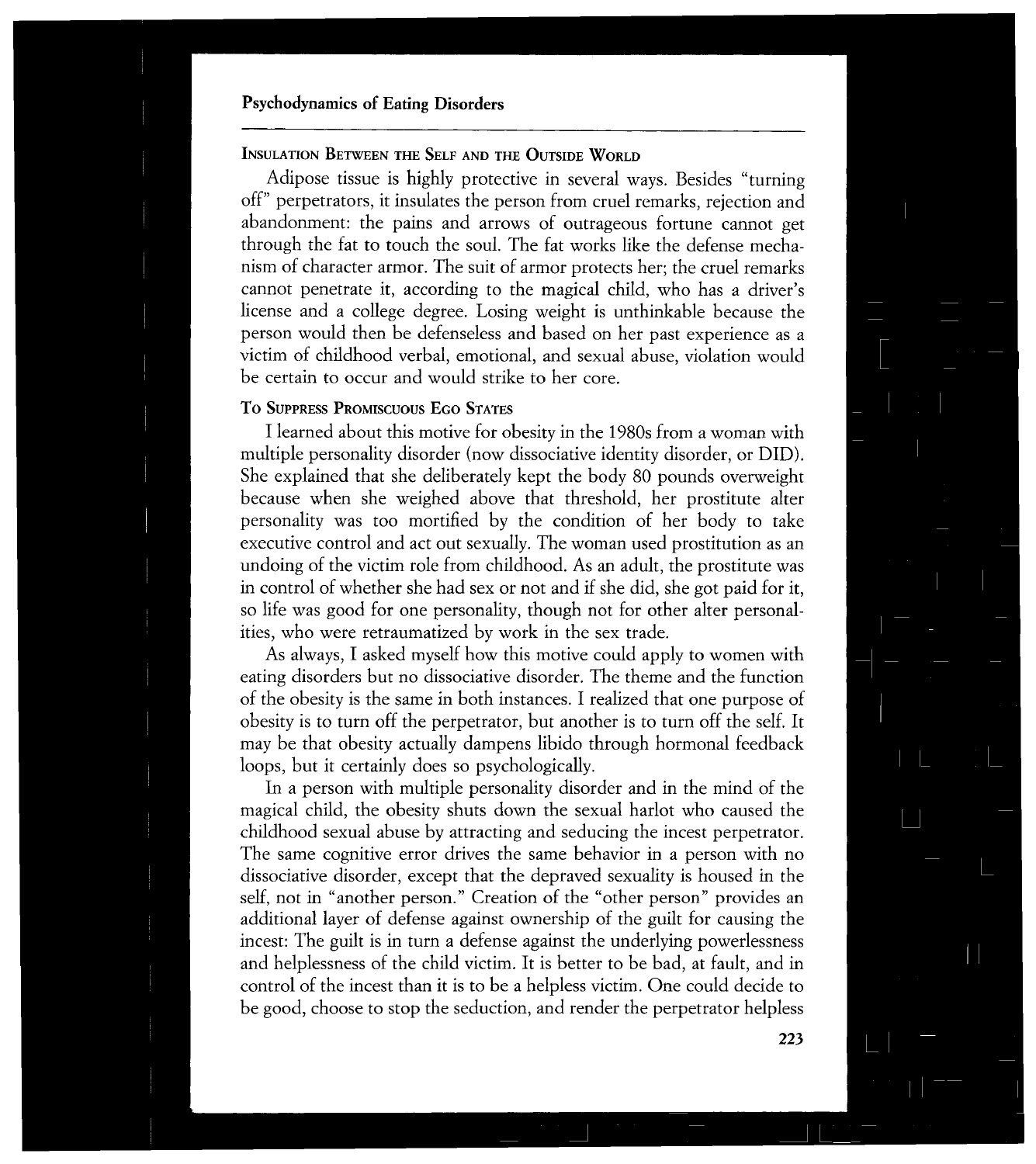so that the abuse would stop. If the self is innocent, there is no hope of escape.

The bad child who caused the incest had a body mass index within the normal range. In order not to be that person, one must adjust the body to a weight in the obese range, 350 pounds.

#### **To FILL UP INNER EMPTINESS**

The morbidly obese person has bulimia without sufficient purging. This is true whether or not there are numerous small "binges" per day or a small number of official, big binges. The purpose of the behavior does not vary depending on the size and number of feedings per day. In this variation, the purpose of eating is to fill up the inner emptiness. Inversely, the person with normal weight bulimia is an over-eater who purges enough not to gain weight.

#### **To PUNISH THE SELF**

The bad little girl who "caused" the sexual abuse must be punished for several reasons: The punishment is cathartic and discharges some of the anger. Like self-mutilation, it suppresses the bad feelings and manages the intolerable mood state, but in a hostile, angry fashion. The hostility and anger might be dissociated and driving the behavior covertly, but they are always there. Cutting on your skin, starving yourself in the midst of plenty, forcing your body to die young from cardiovascular illness, and destroying your parotid glands, tooth enamel and esophagus by chronic vomiting, are all hostile, angry, abusive things to do to a human being. They would be criminal acts if done to another person, and would be classified as torture if done during interrogations or imprisonments.

Self-punishment also serves as a form of atonement. If enough selfflagellation is performed, the debt will be paid off, and God, self, mother, or someone, will forgive the child for being so bad. In the mind of the survivor of childhood sexual abuse, the bad little girl caused her abuser to rape her. If no sexual abuse took place, then the child may have been so "unworthy, unlovable and bad" that her parents ignored her, failed to nurture her, or preferred a sibling. Or the child may have been bad because she wounded her loving parents by failing to meet their impossible standards for earning conditional love. This is especially a problem when unconditional love is unavailable. There are many reasons why the child is bad, and deserves ongoing punishment; sexual abuse is only one of them.

One punishment is having a "fat, disgusting body" that no one could love. This body image distortion may be impervious to genuine counterclaims by the woman's husband that he still loves her, wants to stay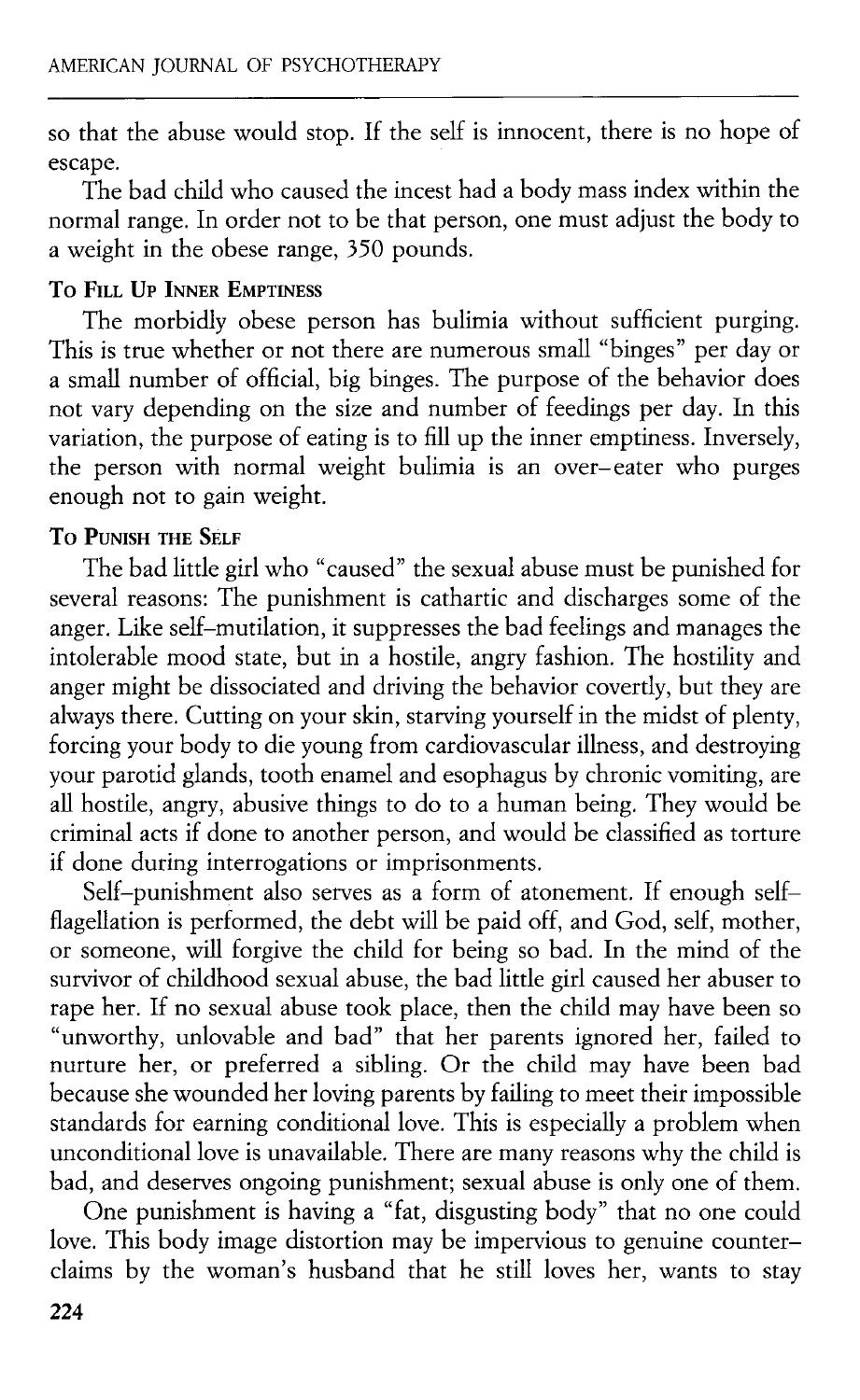married, and wants to continue having sex with her. Not only does the evil child not deserve an attractive healthy body or a long life, she does not deserve the love or fidelity of a decent man, as proven by the way her father, two brothers, two uncles and paternal grandfather treated her.

There are countless permutations and combinations of these cognitive errors, defenses and dynamics. The above discussion provides enough examples that the overall logic of the system is clear. Additional examples would not provide additional clarity. In therapy, it is important to work with the content while focusing on the general themes, structure and processes. Healing takes place at the level of structure and process, but therapy cannot proceed without content.

#### **REFERENCES**

- American Psychiatric Association (2000). *Diagnostic and statistical manual of mental disorders (4th Ed., text revision).* Washington, DC: American Psychiatric Association.
- Baker, J.H., Mazzeo, S.E., Kendler, K.S. (2007). Association between broadly defined bulimia nervosa and drug use disorders: Common genetic and environmental influences. *International Journal of Eating Disorders, 40,* 673-678.
- Bardone-Cone, A.M., Maldonado, C.R., Crosby, R.D., Nitchell, J.E., Wonderlich, S.A., Joiner, T.E., Crow, S.J., Peterson, C.B., Klein, M.H., le Grange, D. (2008). Revisiting differences in individuals with bulimia nervosa with and without a history of anorexia nervosa: Eating pathology, personality, and maltreatment. *International Journal of Eating Disorders, 41,* 697¬ 704.
- Berrett, M.E., Hardman, R.K., O'Grady, K.A., Richards, P.S. (2007). The role of spirituality in the treatment of trauma and eating disorders: Recommendations for clinical practice. *Eating Disorders, 15,*
- Brewerton, T.D. (2007). Eating disorders, trauma, and comorbidity: Focus on PTSD. *Eating Disorders, 15,* 285-304.
- Briere, J., Scott, C. (2007). Assessment of trauma symptoms in eating-disordered populations. *Eating Disorders, 15,* 347-358.
- Calam, R.M., & Slade, P.D. (1989). Sexual experience and eating problems in female undergraduates. *International journal of Eating Disorders, 8,* 391-397.
- Clae, L., & Vandereycken, W. (2007). Is there a link between traumatic experiences and self-injurious behaviors in eating-disordered patients? *Eating Disorders, 15,* 305-315.
- Costin, C. (2007). *The eating disorder sourcebook.* New York: McGraw-Hill,
- Ellason, J.W., & Ross, C.A. (1996) Lifetime Axis I and II comorbidity and childhood trauma history in dissociative identity disorder. *Psychiatry, 59,* 255-261.
- Feldman, M.B., & Meyer, LH. (2007). Childhood abuse and eating disorders in gay and bisexual men. *International Journal of Eating Disorders, 40,* 418-423.
- Hastings, T., & Kern, J.M. (1994). Relationship between bulimia, childhood sexual abuse, and family environment. *International Journal of Eating Disorders, 15,* 103-111.
- Levitt, J. (2007). Treating eating disordered patients who have had traumatic experiences: A selfregulatory approach. *Eating Disorders, 15,* 359-372.
- Levitt, J.L., & Sansone, R.A. (2007). Past mysteries and current challenges: Eating disorders and trauma. *International Journal of Eating Disorders, 15,* 281-283.
- Mangweth-Matzek, B., Rupp, C.I., Hausman, A., Kemmler, G., Biebl, W. (2007). Menarche, puberty, and first sexual activities in eating disordered patients as compared with a psychiatric and nonpsychiatric control group. *International Journal of Eating Disorders, 40,* 705-710.
- Miller, D.A.F., & McCluskey-Fawcett, K. (1993). The relationship between childhood sexual abuse and subsequent onset of bulimia nervosa. *Child Abuse and Neglect, 17,* 305-314.